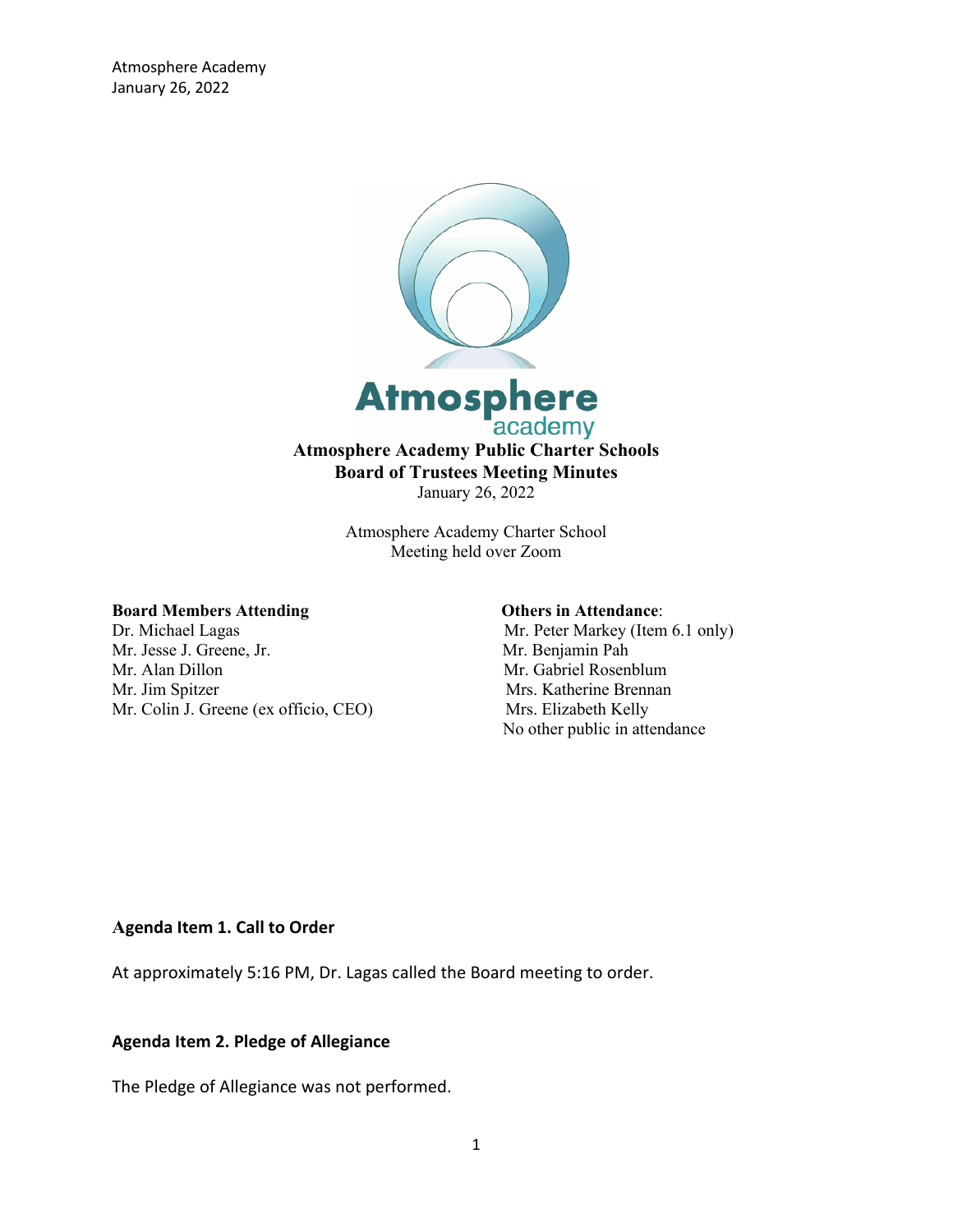## **Agenda item 3. Board Reports**

The Finance Committee met this month. Mr. J. Greene recapped that Atmosphere now has a process in place for collecting grants receivable and is moving along in collecting grant funds. Additional topics will be covered later in this meeting during the Finance Update.

The Middle and High School Committee topics will be covered later in this meeting.

# **Agenda Item 4. Comments From the Public**

There were no comments at this time.

# **Agenda Item 5. Revision and Adoption of the Agenda**

Mr. C. Greene presented the Agenda for approval by the Board.

Mr. J. Greene moved to approve the Board Agenda for January 2022. Mr. Spitzer seconded the motion.

Vote Aye: Dr. Lagas, Mr. J. Greene, Mr. Spitzer and Mr. Dillon Vote no: None

Motion adopted. Agenda approved.

# **Agenda Item 6.1. Finance Update**

Mr. Markey presented the financials for the month ending 12/31/2021. Mr. Markey started by showing the financial scorecard and highlighting a few important line items – payables, revenue, etc. For the month of December, Atmosphere was profitable due to the inflow of grant funding, as mentioned above.

Mr. Markey transitioned to speak about the Atmosphere's Statement of Activities. Mr. Markey discussed some discrepancies in payments from the city, and how he is addressing those issues. Mr. Markey went on to discuss the grant receivable that Atmosphere is waiting for. Atmosphere's finance team will meet monthly on grant funding in order to ensure that issues are being resolved and funds are being received. Prior to January, Atmosphere was filing for grants every two months. After reaching out to NYSED, Atmosphere learned that they can bill on a monthly basis, something that Atmosphere will begin doing.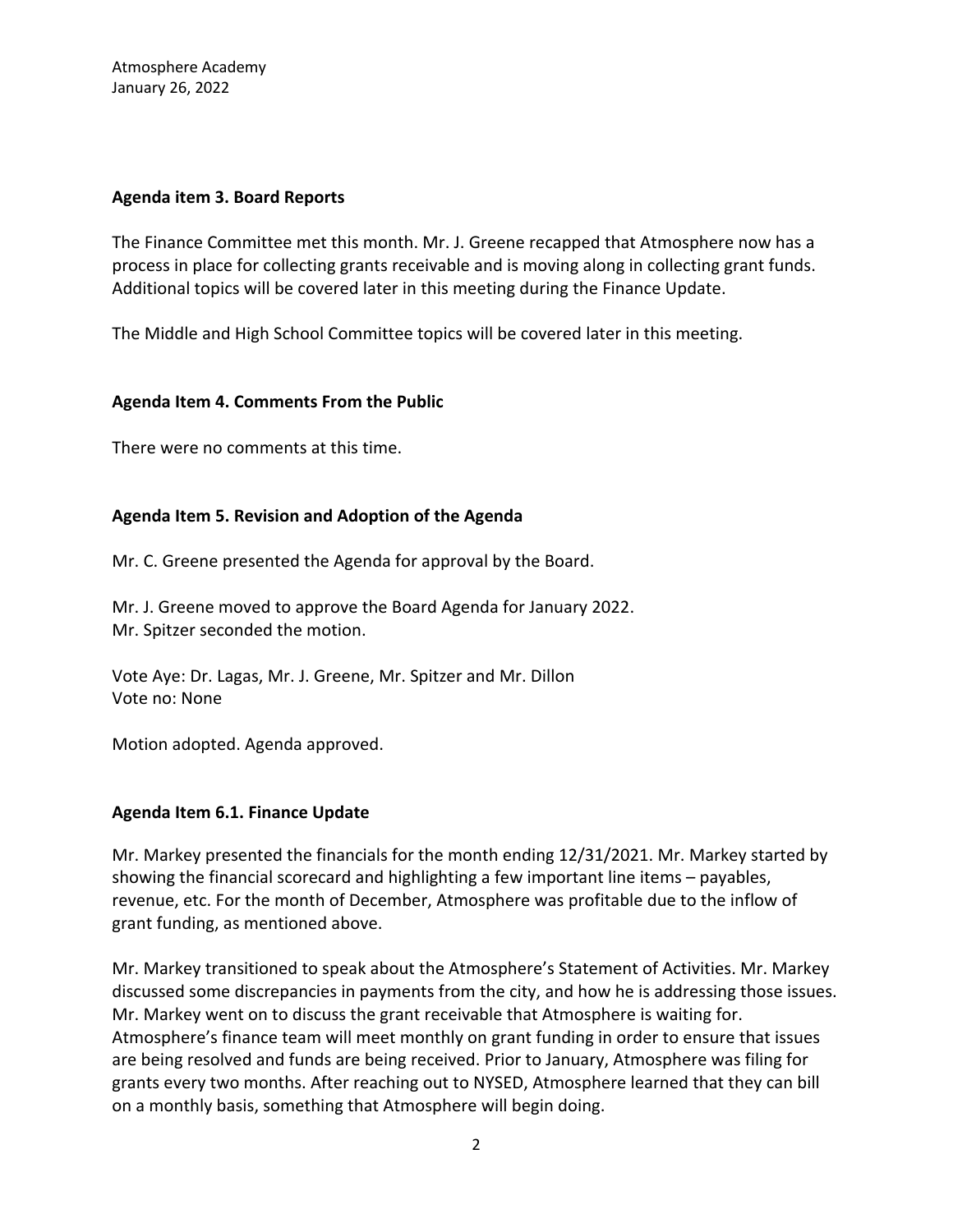The board asked further about the grants and the reasoning for the sudden increase in grants receivable. Mr. Markey and Mr. C. Greene explained the reasoning behind this, including a misalignment in the grant payment process. These issues have since been resolved.

The board also discussed the \$400,000 owed to Atmosphere by the city for the lease amendment with the Riverdale Jewish Center. These funds were not paid to Atmosphere when they should have been. The issues have since been discussed with the city and are in the process of being resolved.

The board discussed the need to account for funds that are past due in our financial reporting.

# **Agenda Item 6.2. Board Meeting Minutes**

Mr. Rosenblum presented the December Board meeting minutes for approval by the Board. These were sent to the Board in advance for their review.

Mr. J. Greene moved to approve the Board meeting minutes for December 2021. Mr. Spitzer seconded the motion.

Vote Aye: Dr. Lagas, Mr. Spitzer, Mr. Dillon and Mr. J. Greene Vote no: None

# **Agenda Item 6.3. Middle School Update**

Mr. Rosenblum presented Atmosphere's year-to-date attendance. Mr. Rosenblum and Mr. C. Greene noted that due to the surge of the Omicron COVID-19 variant, Atmosphere's attendance percentage has regressed slightly. That said, Atmosphere is optimistic that it's attendance rate will increase in the coming weeks as the Omicron COVID-19 variant becomes less prevalent. The board asked about the negative implications of attendance, and whether it impacts things like revenue. Mr. C. Greene noted that it does not impact revenue, but it is important to have a strong attendance rate for other reasons.

Mr. C. Greene presented an update on Atmosphere's English systems that students use in the classroom daily. Mr. C. Greene discussed the fact that Atmosphere is resetting scholar writing habits when it comes to the English systems that Atmosphere utilizes. The leadership team has stepped up to help ensure that students are using the English systems properly while writing passages and essays.

Mr. Pah provided an update on Atmosphere's Q1 STARS status for students. Mr. Pah noted spoke about the rewards and awards that Atmosphere scholars will receive this month.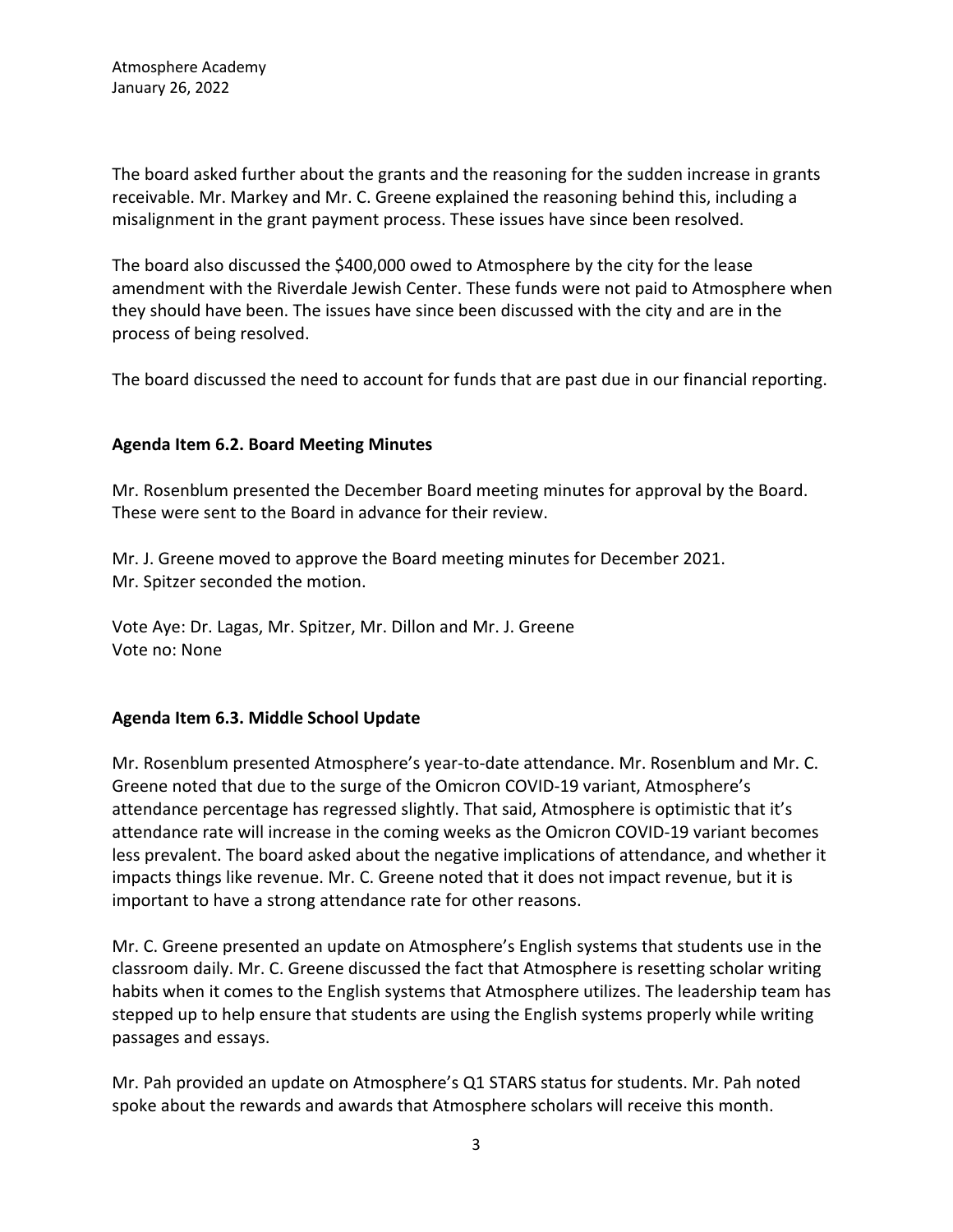Mrs. Brennan gave an update on Instructional Rounds. During Instructional Rounds, Atmosphere administrators focus on differentiation, checks for understanding, gradual release of responsibility, classroom management and rapport with scholars. Atmosphere is not seeing the rates of proficiency that they would like. Instructional leaders will be reviewing these narratives with teachers who were observed during rounds. Atmosphere will focus on professional development in these areas to ensure that all teachers are able to get up to speed. Mrs. Brennan also discussed results of the Student Survey. Some of the responses were very positive and worthy of praise, however, there were other items that will need to be addressed with teachers, especially around rapport with students.

Mr. C. Greene briefly shared the New York State Exam data from last year. He discussed trends across the city, including the lack of students that were tested. Compared to schools that have more than 30 students enrolled, Atmosphere's  $8<sup>th</sup>$  graders were the  $5<sup>th</sup>$  most proficient school in the city for math.

The Officers then presented on their Key Performance Indicators from SY 20-21. Mr. Pah presented Programs KPIs and Mrs. Brennan presented Academic KPIs. Mrs. Kelly and Mr. Rosenblum will present their KPIs at the next board meeting in the interest of time.

# **Agenda Item 6.4. High School Update**

Mr. C. Greene kicked off the high school update by discussing a mock schedule that was created by the officers. This schedule will be populated with real teachers. Scholars will be able to take classes that suit them and their needed level of rigor.

Mr. Rosenblum and Mr. C. Greene presented application numbers for next school year. The board had a few questions related to filling 10<sup>th</sup> grade seats. Atmosphere spoke about their approach to recruiting  $10<sup>th</sup>$  grade students and ensuring that those in the community are made aware of our school.

Mr. C. Greene also spoke about hiring. To date, Atmosphere has 16% of high school staff hired. In future board meetings, this number should increase to show that more and more staff have been hired for next school year.

Mr. C. Greene reviewed the changed to the RJC Lease Amendment that needs to be approved by the board.

Mr. J. Greene moved to approve the language change. Dr. Lagas seconded the motion.

Vote Aye: Dr. Lagas, Mr. J. Greene, Mr. Spitzer and Mr. Dillon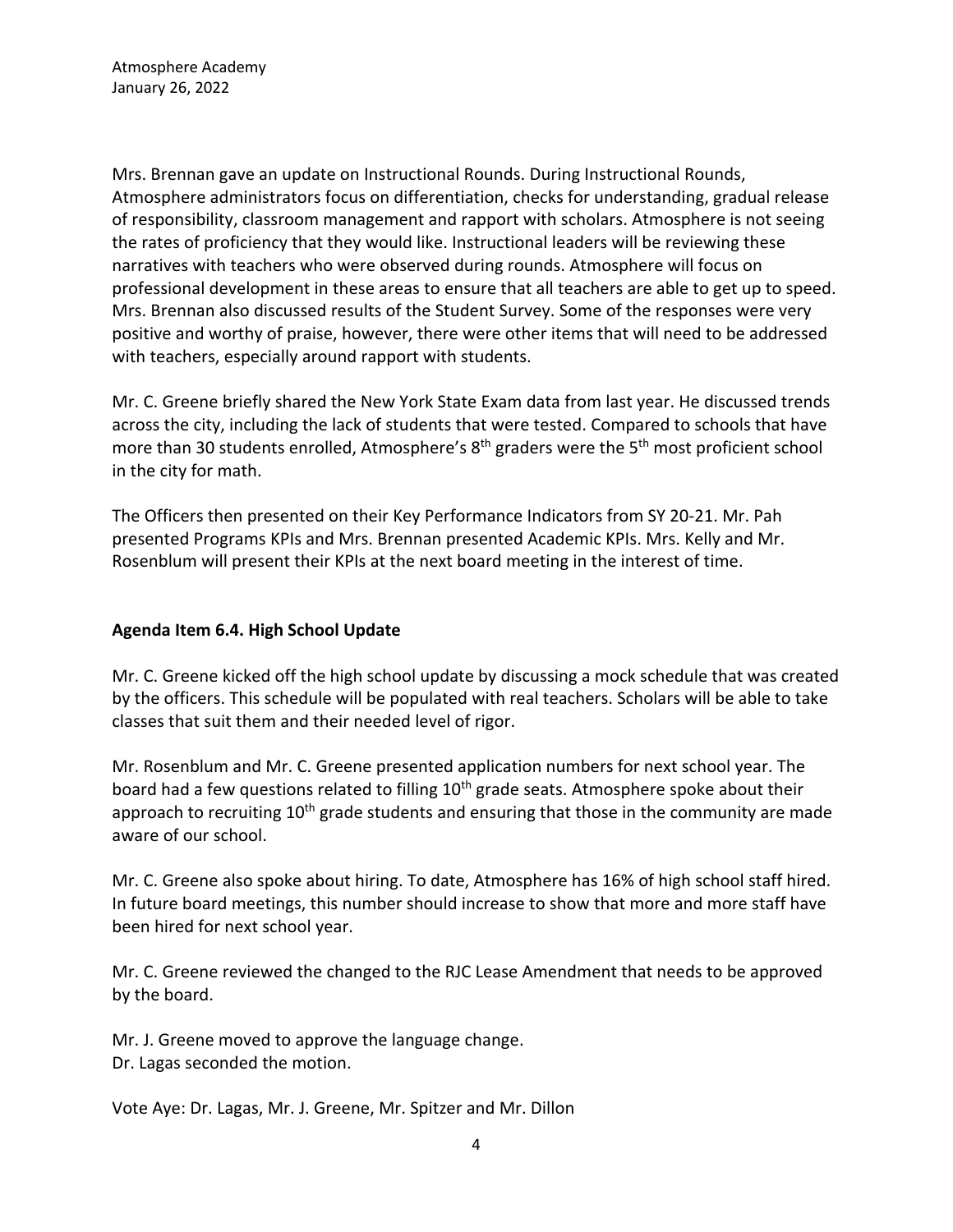Vote no: None

## **Agenda Item 7. Executive Session**

At approximately 6:57PM, the Board moved to enter Executive Session to discuss:

- a) the medical, financial, credit, or employment history of a particular person or corporation, or matters leading to the appointment, employment, promotion, demotion, discipline, suspension, dismissal, or removal of a particular person or corporation.
- b) the proposed acquisition, sale or lease of real property or the proposed acquisition, sale, or exchange of securities, but only when publicity would substantially affect the value.

Mr. J. Greene moved to enter Executive Session. Mr. Spitzer seconded the motion.

Vote Aye: Dr. Lagas, Mr. J. Greene, Mr. Spitzer and Mr. Dillon Vote no: None

After the discussion, at approximately 7:13PM, the Board moved to exit executive session.

Mr. Dillon moved to exit Executive Session. Mr. J. Greene seconded the motion.

Vote Aye: Dr. Lagas, Mr. J. Greene, Mr. Spitzer and Mr. Dillon Vote no: None

# **Agenda Item 8. Consent Agenda**

There were no consent agenda items.

## **Agenda Item 9. Unfinished Business**

There was no unfinished business.

## **Agenda Item 10. New Business**

There was no new business.